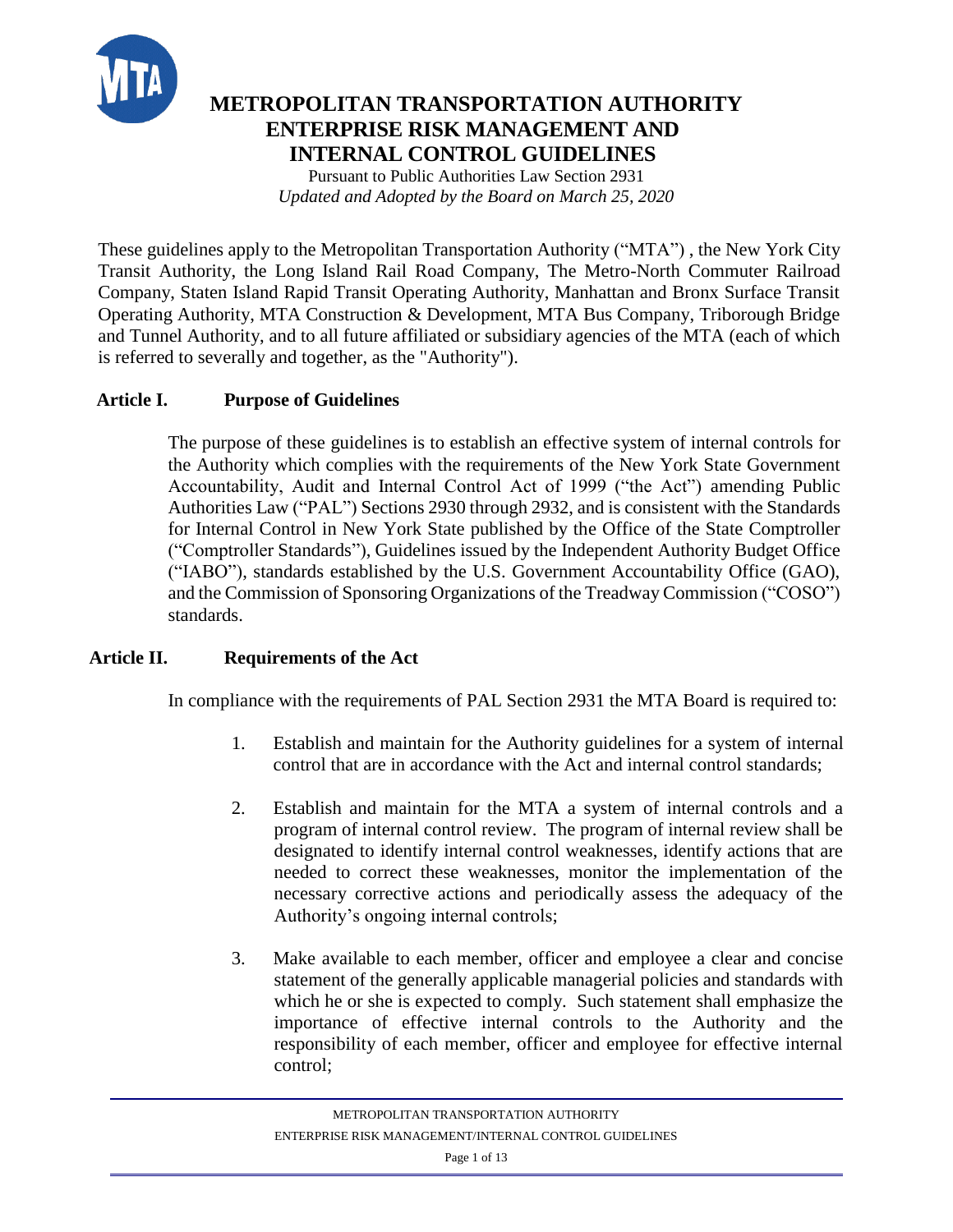- 4. Designate an internal control officer who shall report to the head of the Authority to implement and review the internal control responsibilities established pursuant to this section; and
- 5. Implement education and training efforts to ensure that Board Members, officers and employees have achieved adequate awareness and understanding of internal control standards and, as appropriate, evaluation techniques.

### **Article III. Guidelines Maintenance**

These guidelines are subject to annual review by the Audit Committee. In advance of submission of these guidelines for such review, the Enterprise Risk Management Committee ("the Committee" defined in Article IV(B)) shall be responsible for preparing any proposed revisions to the guidelines necessary to ensure that they continue to be in compliance with the Act and consistent with the Comptroller standards, IABO guidelines and COSO standards.

# **Article IV. Enterprise Risk Management and Internal Controls**

# **Section A. Internal Controls**

Internal control is a process, effected by an entity's board of directors, management, and other personnel, designed to provide reasonable assurance regarding the achievement of objectives relating to operations, reporting, and compliance.

The definition emphasizes that internal control is:

- ➢ Geared to the achievement of objectives in one or more separate but overlapping categories – operations, reporting, and compliance
- $\triangleright$  A process consisting of ongoing tasks and activities it is a means to an end, not an end in itself
- $\triangleright$  Effected by people it is not merely about policy and procedure manuals, systems, and forms, but about people and the actions they take at every level of an organization to effect internal control
- ➢ Able to provide only reasonable assurance, but not absolute assurance, to an entity's senior management and board of directors
- $\triangleright$  Adaptable to the entity structure flexible in application for the entire entity or for a particular subsidiary, division, operating unit, or business process

The Framework provides for three objectives, which allow Authority to focus on separate aspects of internal control:

*Operations Objectives* - These pertain to effectiveness and efficiency of the entity's operations, including operational and financial performance goals, and safeguarding assets against loss.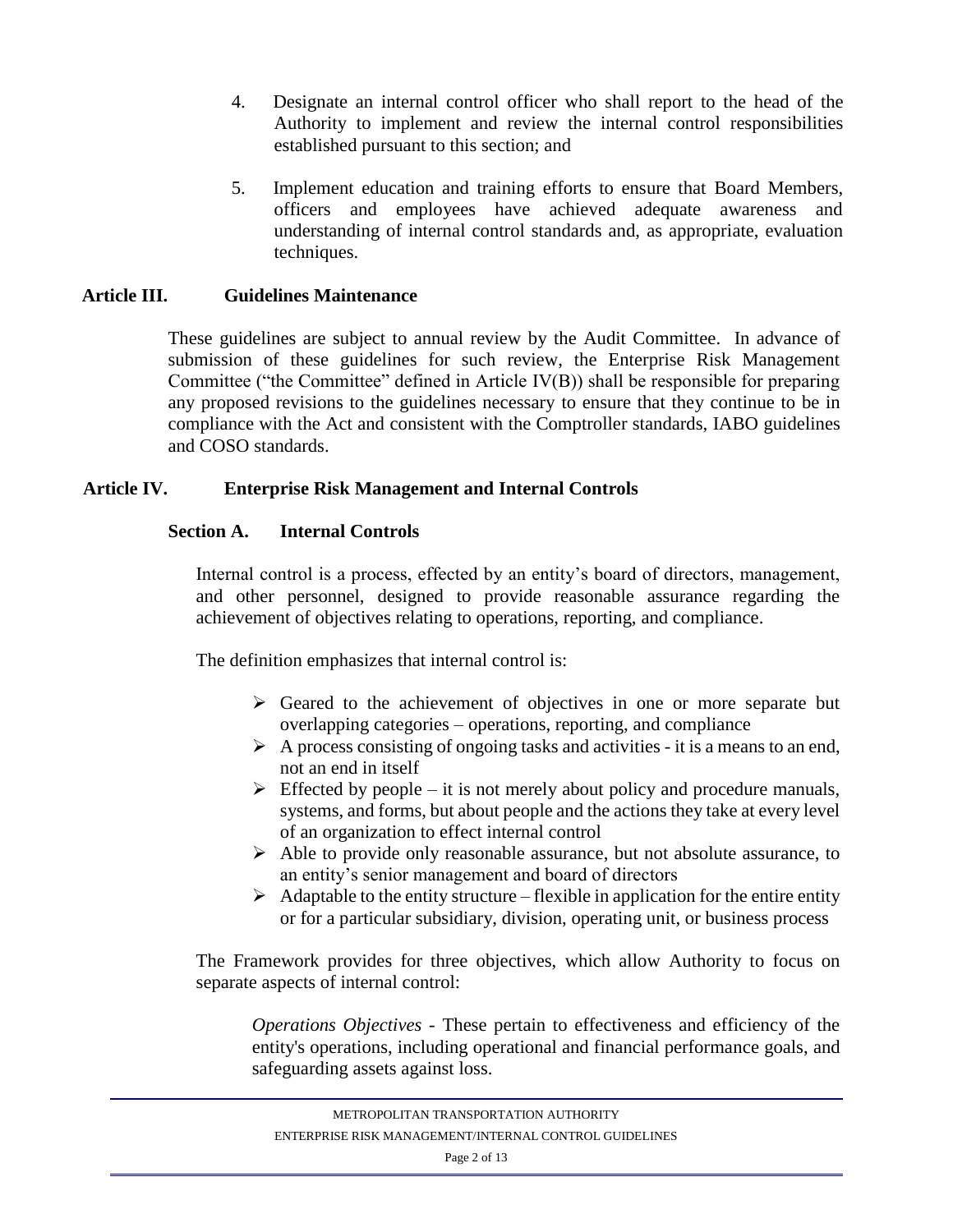*Reporting Objectives* - These pertain to internal and external financial and nonfinancial reporting and may encompass reliability, timeliness, transparency, or other terms as set forth by regulators, standard setters, or the Authority's policies.

*Compliance Objectives* - These pertain to adherence to laws and regulations to which the entity is subject.

A direct relationship exists between objectives, which are what an entity strives to achieve, components, which represent what is required to achieve the objectives, and Authority structure (the operating unit, legal entities, and other structure). Internal control consists of five interrelated components and seventeen principles. All components and principles are relevant in establishing an effective internal control system for the Authority. In order for the authority to have an effective internal control system, the components of internal control must be successfully designed, implemented, and functioning sufficiently. The principles represent the fundamental concepts which are associated with particular components within the system and apply to strategic, operating, reporting and compliance objectives. Below is a summary of each of the five components of internal control.

- 1. **Control Environment**  The control environment is the set of standards, processes, and structures that provide the basis for carrying out internal control across the organization. The board of directors and senior management establish the tone at the top regarding the importance of internal control including expected standards of conduct. Management reinforces expectations at the various levels of the organization. The control environment comprises the integrity and ethical values of the organization; the parameters enabling the board of directors to carry out its governance oversight responsibilities; the organizational structure and assignment of authority and responsibility; the process for attracting, developing, and retaining competent individuals; and the rigor around performance measures, incentives, and rewards to drive accountability for performance. The resulting control environment has a pervasive impact on the overall system of internal control.
- 2. **Risk Assessment**  Every entity faces a variety of risks from external and internal sources. Risk is defined as the possibility that an event will occur and adversely affect the achievement of objectives. Risk assessment involves a dynamic and iterative process for identifying and assessing risks to the achievement of objectives. Risks to the achievement of these objectives from across the entity are considered relative to established risk tolerances. Thus, risk assessment forms the basis for determining how risks will be managed.

A precondition to risk assessment is the establishment of objectives, linked at different levels of the entity. Management specifies objectives within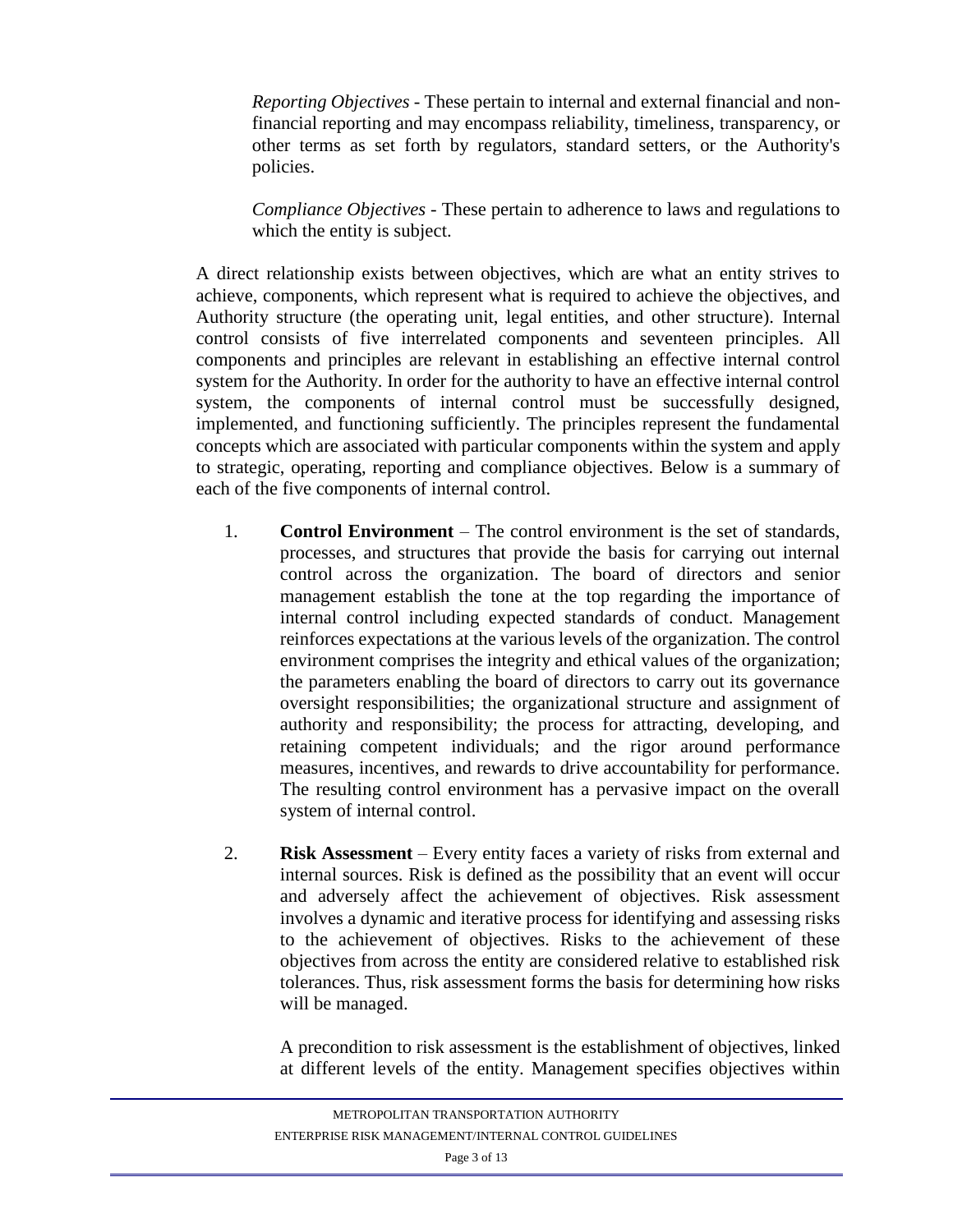categories relating to operations, reporting, and compliance with sufficient clarity to be able to identify and analyze risks to those objectives. Management also considers the suitability of the objectives for the entity. Risk assessment also requires management to consider the impact of possible changes in the external environment and within its own business model that may render internal control ineffective.

- 3. **Control Activities**  Control activities are the actions established through policies and procedures that help ensure that management's directives to mitigate risks to the achievement of objectives are carried out. Control activities are performed at all levels of the entity, at various stages within business processes, and over the technology environment. They may be preventive or detective in nature and may encompass a range of manual and automated activities such as authorizations and approvals, verifications, reconciliations, and business performance reviews. Segregation of duties is typically built into the selection and development of control activities. Where segregation of duties is not practical, management selects and develops alternative control activities.
- 4. **Information and Communication**  Information is necessary for the entity to carry out internal control responsibilities to support the achievement of its objectives. Management obtains, generates and uses relevant and quality information from both internal and external sources to support the functioning of other components of internal control. Communication is the continual, iterative process of providing, sharing, and obtaining necessary information. Internal communication is the means by which information is disseminated throughout the organization, flowing up, down, and across the entity. It enables personnel to receive a clear message from senior management that control responsibilities must be taken seriously. External communication is twofold: it enables inbound communication of relevant external information, and it provides information to external parties in response to requirements and expectations.
- 5. **Monitoring**  Ongoing evaluations, separate evaluations, or some combination of the two are used to ascertain whether each of the five components of internal control, including controls to affect the principles within each component, is present and functioning.

Ongoing evaluations, built into business processes at different levels of the entity, provide timely information. Separate evaluations, conducted periodically, will vary in scope and frequency depending on assessment of risks, effectiveness of ongoing evaluations, and other management considerations. Findings are evaluated against criteria established by regulators, recognized standard-setting bodies or management and the board of directors, and deficiencies are communicated to management and the board of directors as appropriate.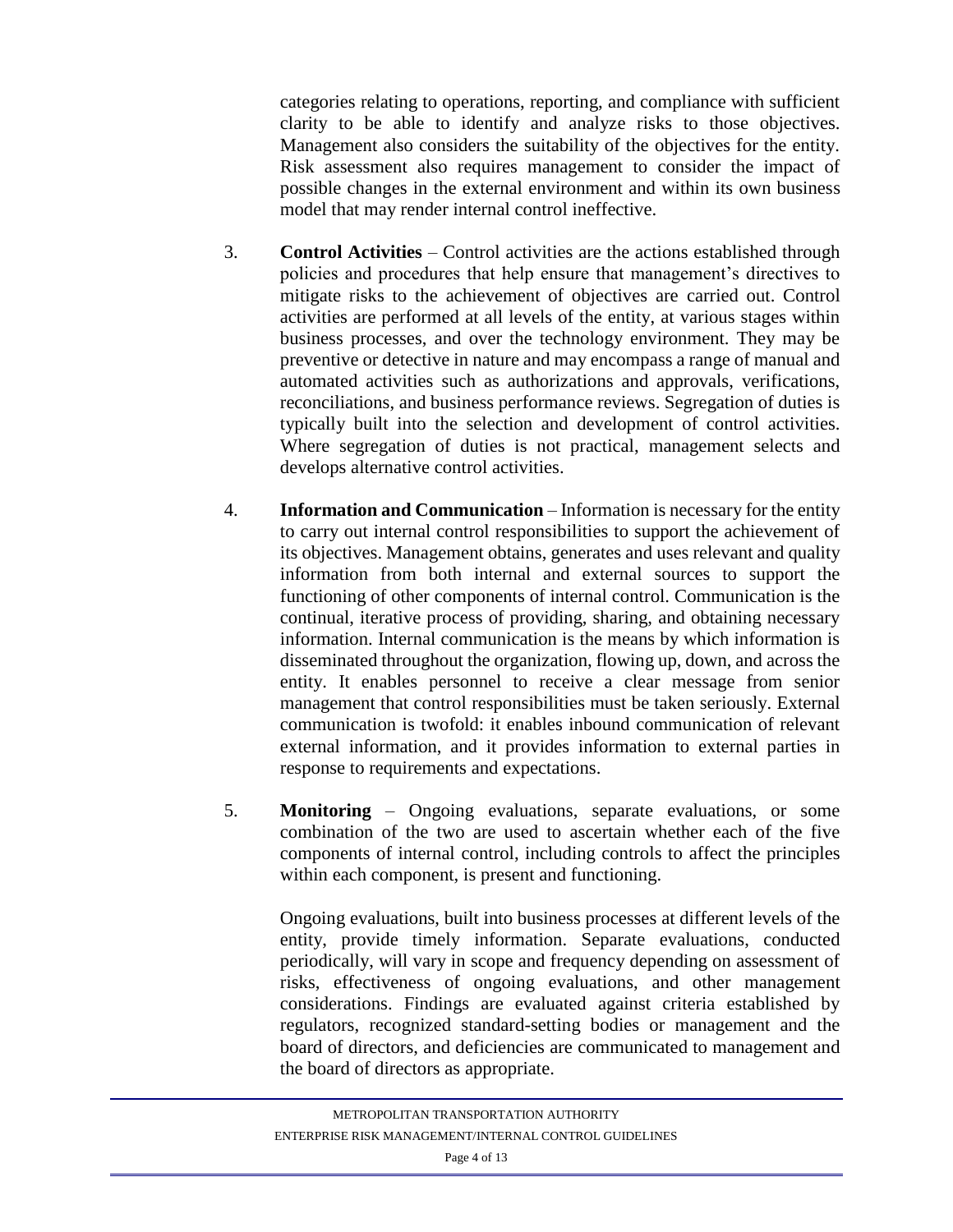The principles supporting the components of internal controls are listed below:

Control Environment

- 1. Demonstrates commitment to integrity and ethical values
- 2. Exercises oversight responsibility
- 3. Establishes structure, authority and responsibility
- 4. Demonstrates commitment to competence
- 5. Enforces accountability

Risk Assessment

- 6. Specifies suitable objectives
- 7. Identifies and analyzes risk
- 8. Assesses fraud risk
- 9. Manages risk during change

# Control Activities

- 10. Selects and develops control activities
- 11. Selects and develops general controls over technology
- 12. Deploys controls through policies and procedures

Information and Communication

- 13. Uses relevant information
- 14. Communicates internally
- 15. Communicates externally

# Monitoring

- 16. Conducts ongoing and/or separate evaluations
- 17. Evaluates and communicates deficiencies

In the event that management determines that a principle is not relevant, such determination should be at a minimum be supported with documentation and a rational of how, in the absence of that principle, the control is operating effectively.

Supporting each principle are points of focus, representing important characteristics associated with the principles. Point of focus are intended to provide helpful guidance to assist management in designing, implementing and conducting internal control and in assessing whether relevant principles are present and functioning.

# **Section B. Enterprise Risk Management**

Enterprise risk management addresses more than internal controls. It also addresses other topics such as strategy-setting, governance, communicating with stakeholders and measuring performance. Its principles apply at all levels of the organization and across all functions.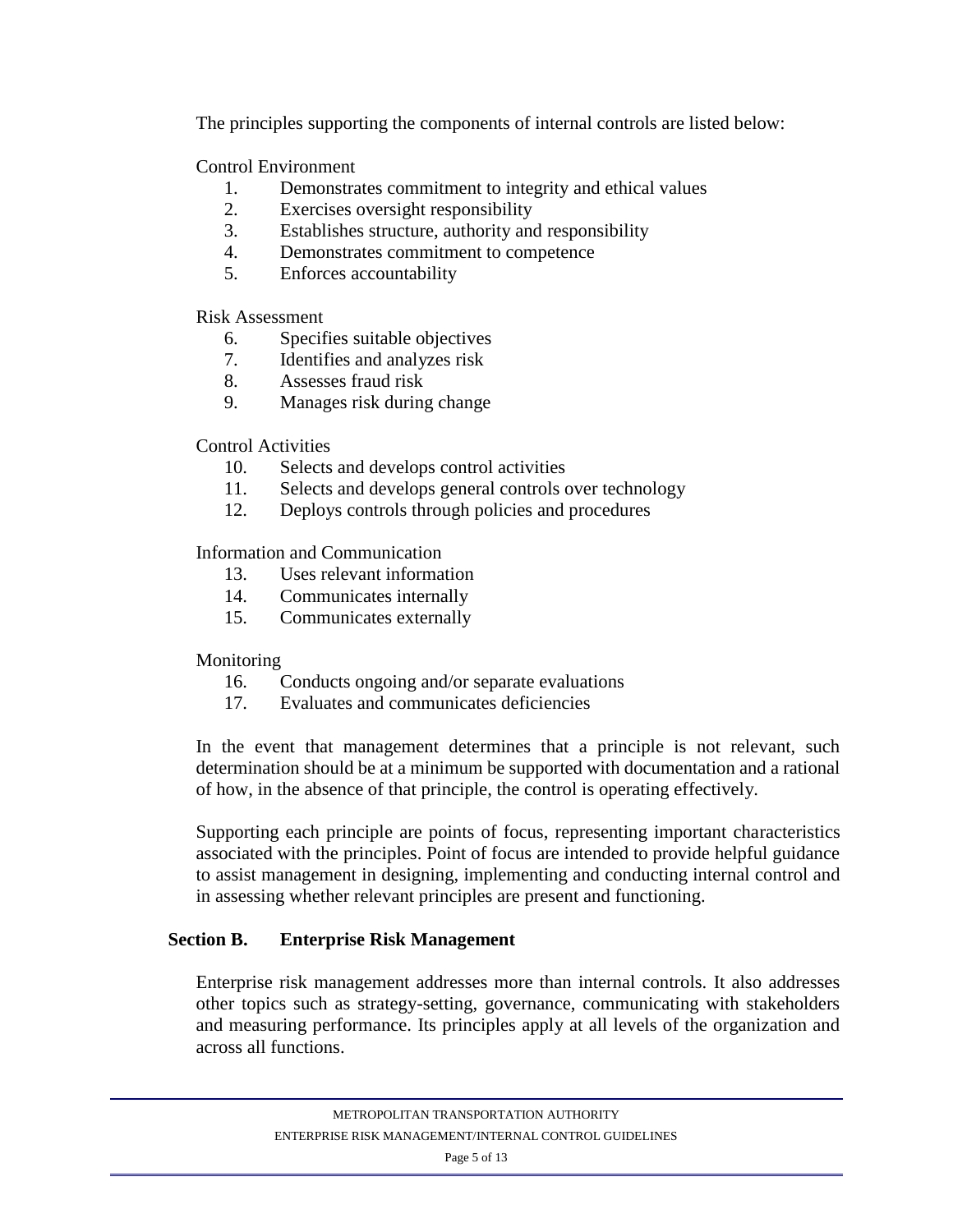Enterprise Risk Management ("ERM") is defined as the culture, capabilities, and practices, integrated with strategy-setting and performance, that organizations rely on to manage risk in creating, preserving, and realizing value.

Enterprise risk management consists of five components and twenty principles. These components are:

- 1. **Governance & Culture** Governance sets the Authority's tone, reinforcing the importance of, and establishing oversight responsibilities for, enterprise risk management. Culture pertains to ethical values, desired behaviors, and understanding of risk in the entity.
- 2. **Strategy and Objective-Setting -** Enterprise risk management, strategy, and objective-setting work together in the strategic-planning process. A risk appetite is established and aligned with strategy; business objectives put strategy into practice while serving as a basis for identifying, assessing, and responding to risk.
- 3. **Performance** Risks that may impact the achievement of strategy and business objectives need to be identified and assessed. Risks are prioritized by severity in the context of risk appetite. The organization then selects risk responses and takes a portfolio view of the amount of risk it has assumed. The results of this process are reported to key risk stakeholders.
- 4. **Review and Revision** By reviewing entity performance, an organization can consider how well the enterprise risk management components are functioning over time and in light of substantial changes, and what revisions are needed.
- 5. **Information, Communication, and Reporting** Enterprise risk management requires a continual process of obtaining and sharing necessary information, from both internal and external sources, which flows up, down, and across the organization.

### **Enterprise Risk Management Principles**

The five components are supported by a set of principles. These principles cover everything from governance to monitoring. These principles are:

Governance & Culture

- 1. Exercises board risk oversight
- 2. Establishes operating structures
- 3. Defines desired culture
- 4. Demonstrates commitment to core value
- 5. Attracts, develops, and retains capable individuals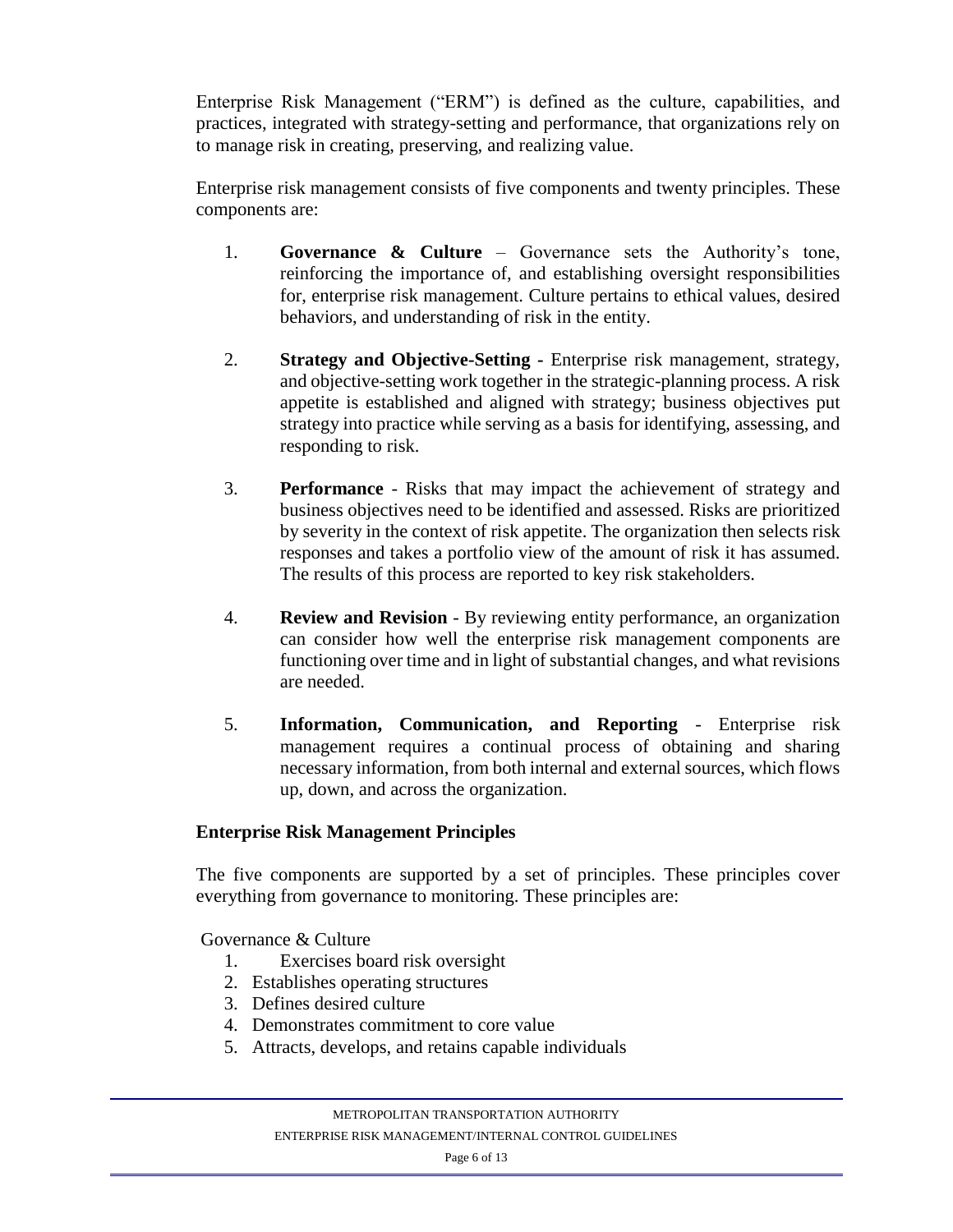Strategy & Objective-Setting

- 6. Analyzes business context
- 7. Defines risk appetite
- 8. Evaluates alternative strategies
- 9. Formulates business objectives

#### Performance

- 10. Identifies risk
- 11. Assesses severity of risk
- 12. Prioritizes risks
- 13. Implements risk responses
- 14. Develops portfolio view

#### Review & Revision

- 15. Assesses substantial change
- 16. Reviews risk and performance
- 17. Pursues improvement in enterprise risk management

Information, Communication, & Reporting

- 18. Leverages information and technology
- 19. Communicates risk information
- 20. Reports on risk, culture, and performance

#### **Section C. Enterprise Risk Management Committee**

The Enterprise Risk Management Committee ("the Committee") has the authority and responsibility for ensuring compliance by the Authority with the Act, Comptroller Standards, IABO guidelines and COSO standards. In addition, the Committee has authority to oversee the ERM program as it relates to all MTA Business occur between multiple Agencies and may also:

- $\triangleright$  Advise on risk strategy,
- $\triangleright$  Assist with identifying risk appetite and tolerance
- $\triangleright$  Oversee risk exposures
- ➢ Review crisis management plans, and
- $\triangleright$  Support the internal control program

Each Agency Risk Officer and other relevant MTA Staff may serve on the Committee, which is chaired by the MTA Chief Ethics, Risk and Compliance Officer. The Committee will meet as needed but generally not less than every quarter to review and suggest improvements to the ERM program.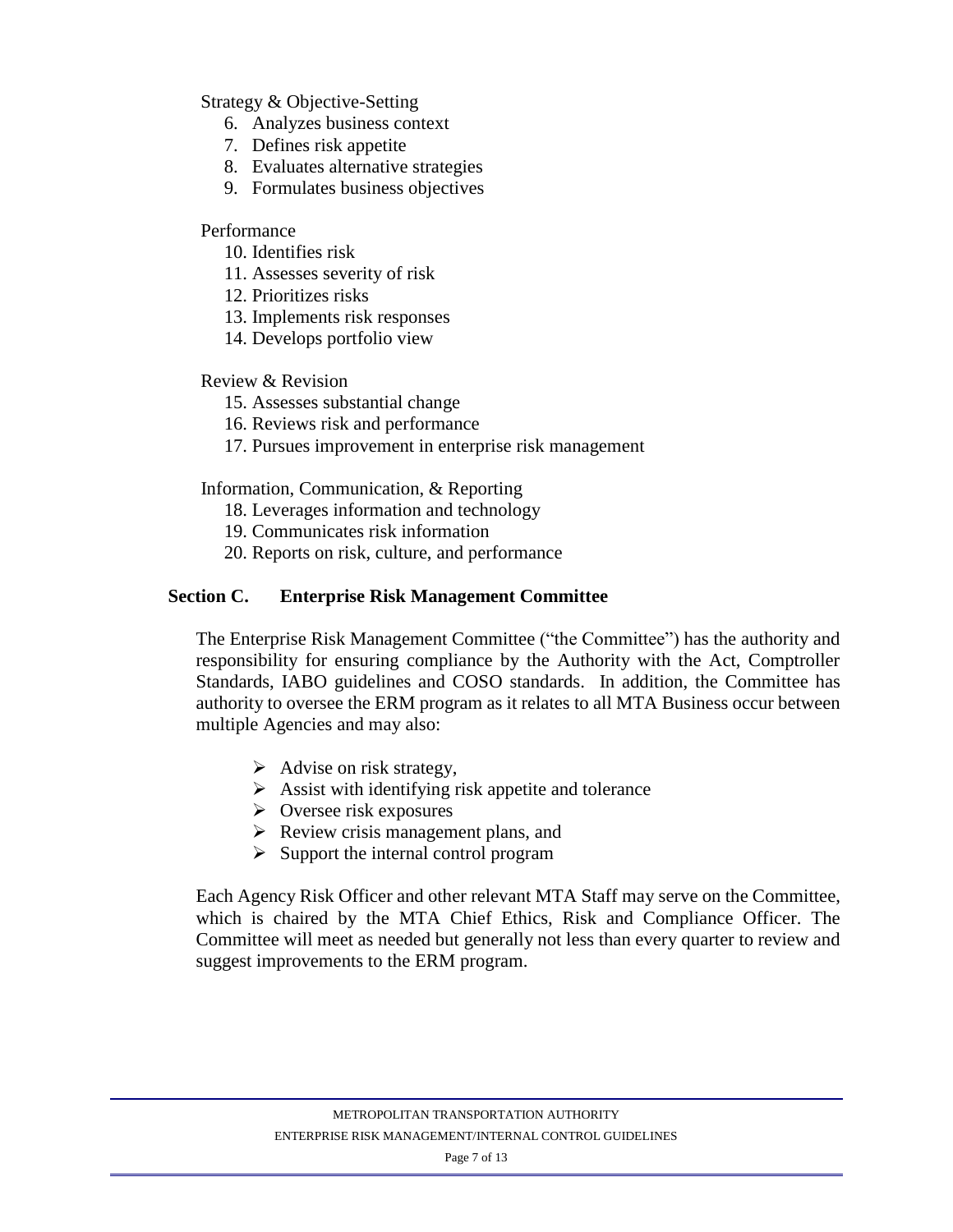#### **Section D. Vulnerability Assessments**

### **Part 1. Components**

Vulnerability (Risk) Assessments ("VA") is an analysis of potential threats to critical business functions. The VA identifies existing controls and controls need to be added or modified to manage risk. The VA also defines how often and when controls are to be tested. Each VA must at a minimum contain the following:

- $\triangleright$  Identification of key business processes
- ➢ Objectives of each business process
- $\triangleright$  Risks to those objectives
- ➢ Effect and likelihood (in the absence of controls) of risks occurring and an overall vulnerability rating
- $\triangleright$  Controls in place to manage each risk to an acceptable level
- ➢ Testing frequency (based on vulnerability rating)
- ➢ Testing schedule (approximately when each control will be tested during a particular cycle)

#### **Part 2. Controls**

Controls will be classified as key, subordinate, secondary, or monitoring.

Key Controls – an internal control that is assessed by management that provides reasonable assurance that material errors will be prevented or detected in a timely manner and that without which the business process will break down.

Subordinate Controls – those internal controls that are utilized to supplement key controls. Subordinate controls can be compensating, mitigating or redundant as it relates to the key control.

Secondary Controls – those controls which are not key or subordinate controls.

Monitoring Controls - those controls that are not designed to mitigate risk but are designed to monitor non-critical business process risks.

#### **Part 3. Assessing Risk Effect, Probability, and Overall Risk Rating**

Risk within a business process is the probability that a hazard will adversely impact the business process, its objective, and/or related activities. Risk within a business process can be assessed by defining what negative event can reasonably occur (risk), evaluating the significance (effects) and estimating the likelihood that the event can happen (probability). When assessing the risk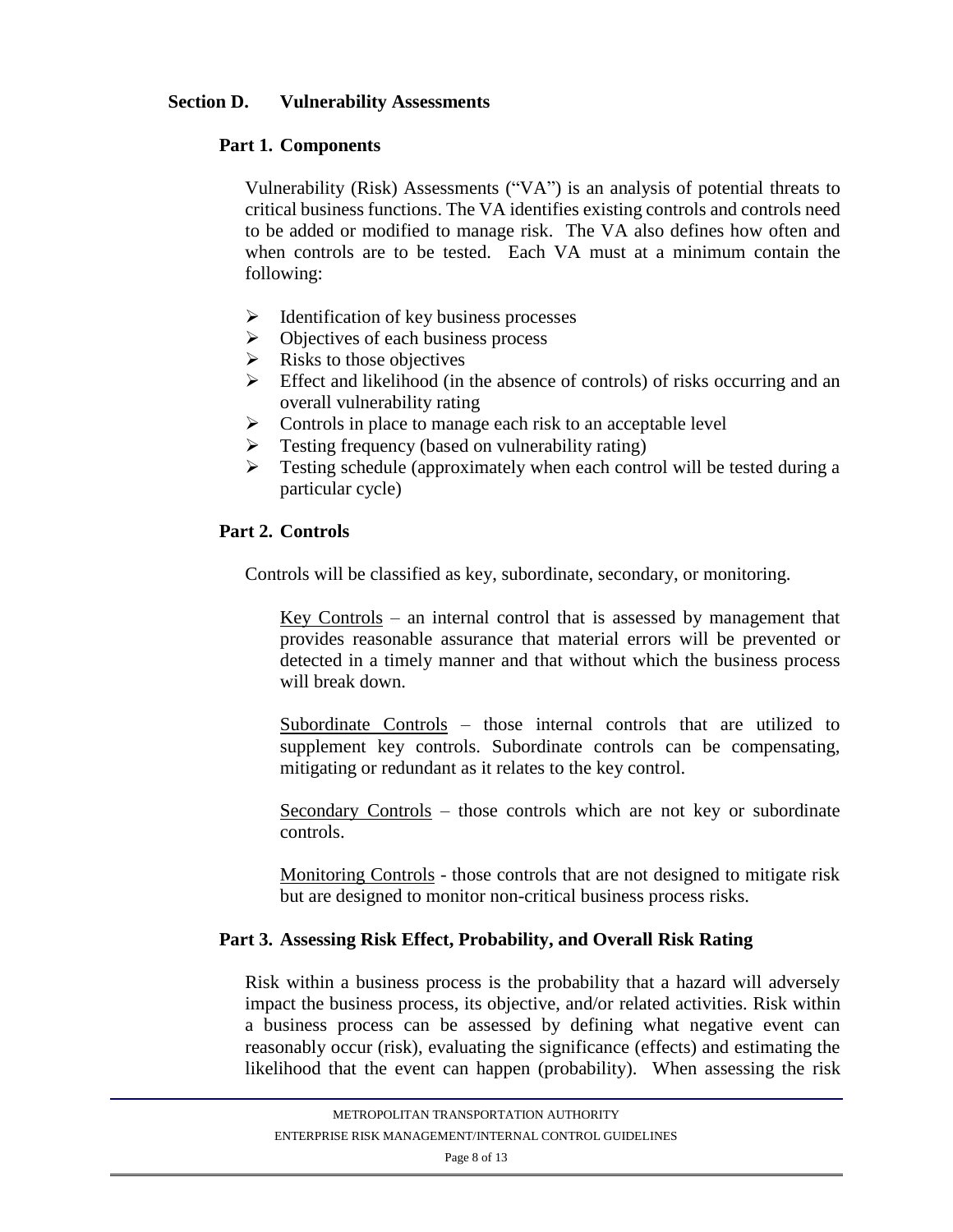effect if the risk occurs the following categories should be used in determining level of significance.

| <b>Significance</b><br><b>Rating</b> | <b>Evaluation Criteria</b>                                                                                                                                                                                                                                                                                                                                                               |  |  |
|--------------------------------------|------------------------------------------------------------------------------------------------------------------------------------------------------------------------------------------------------------------------------------------------------------------------------------------------------------------------------------------------------------------------------------------|--|--|
| High(5)                              | Will cause a failure of the business process to meet its<br>objectives, or cause objective failure in other activities,<br>which will, in turn, cause or expose the Authority to<br>significant financial losses, interruptions in operations,<br>failure to comply with laws and regulations, major waste of<br>resources, failure to achieve stated goals, etc.                        |  |  |
|                                      |                                                                                                                                                                                                                                                                                                                                                                                          |  |  |
| Med High (4)                         | May cause a failure of the business process to meet a<br>significant part of its objectives, or impact the objectives of<br>other activities, which may, in turn, expose the Authority to<br>financial losses,<br>reductions<br>unacceptable<br>$\mathbf{t}$<br>$\alpha$<br>ineffectiveness of operations, non-compliance with laws<br>and regulations, sizable waste of resources, etc. |  |  |
|                                      |                                                                                                                                                                                                                                                                                                                                                                                          |  |  |
| Median(3)                            | May cause a failure of the business process to meet part of<br>its objectives, which may, in turn, expose the Authority to<br>unacceptable financial losses, inefficient operations, non-<br>compliance with laws and regulations, waste of resources,<br>etc.                                                                                                                           |  |  |
|                                      |                                                                                                                                                                                                                                                                                                                                                                                          |  |  |
| <b>Medium</b> Low<br>(2)             | May cause the business process, or other activities, not to<br>meet part of its objectives which, may, in turn, expose the<br>Authority to potentially unacceptable financial losses, less<br>effective or efficient operations, some non-compliance with<br>laws and regulations, waste of resources, etc.                                                                              |  |  |
|                                      |                                                                                                                                                                                                                                                                                                                                                                                          |  |  |
| Low (1)                              | Unlikely to cause the activity not to meet part of its<br>objectives. If the activity does not meet part of its objective,<br>this, in turn, may cause or expose the Authority to<br>potentially unacceptable financial losses, less efficient<br>non-compliance<br>with<br>operations,<br>some<br>laws<br>and<br>regulations, less efficient use of resources, etc.                     |  |  |

Page 9 of 13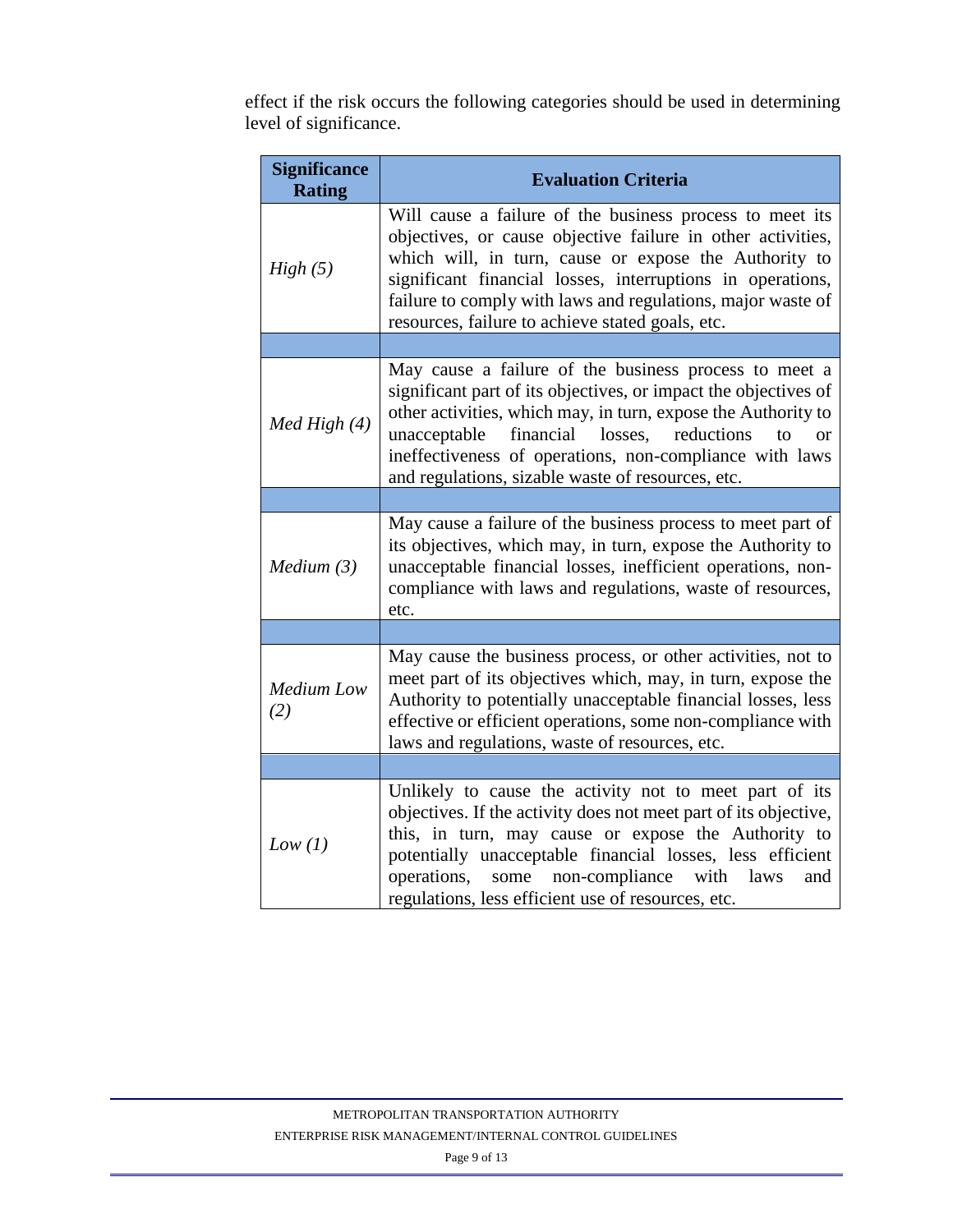When assessing the likelihood, the risk will occur the following categories should be used in determining level of likelihood.

| <b>Likelihood</b><br><b>Rating</b> | <b>Evaluation Criteria</b><br>(Assumes No Controls in Place)                  |  |  |
|------------------------------------|-------------------------------------------------------------------------------|--|--|
| High                               | Reasonable assumption that this risk will almost certainly<br>occur           |  |  |
|                                    |                                                                               |  |  |
| Medium High                        | Reasonable assumption that this risk will likely, but not<br>certainly, occur |  |  |
|                                    |                                                                               |  |  |
| Medium                             | Reasonable assumption that this risk may occur                                |  |  |
|                                    |                                                                               |  |  |
| Medium Low                         | Reasonable assumption that this risk will likely not occur                    |  |  |
|                                    |                                                                               |  |  |
| Low                                | Reasonable assumption that this risk will not occur                           |  |  |

Use the overall risk rating to identify the relative importance and required testing of each control. For ease of assessing, the impact of each risk multiply the numeric values associated with the significance rating and the likelihood rating to determine a relative overall risk rating to each risk: Effect x Probability  $=$ Vulnerability

| <b>Overall Risk Rating</b> |                |        |            |     |  |  |
|----------------------------|----------------|--------|------------|-----|--|--|
| High                       | Medium<br>High | Medium | Medium Low | Low |  |  |

#### **Section E. Control Testing**

The frequency of performing an internal control test is determined by the overall risk rating. Risks with very high or high overall risk rating are considered to be more critical than those in lower categories given that controls are used to manage risks to acceptable levels. Therefore, controls over high risk activities must be tested more frequently. The Authority's testing cycle is classified as follows:

| <b>Vulnerability</b> | <b>Control Test Cycle</b>   |
|----------------------|-----------------------------|
| High                 | Annually (Minimum)          |
| Medium High          | Not less than Every 2 years |
| Medium               | Not less than Every 3 years |
| <b>Medium</b> Low    | Not less than Every 4 years |
| Low                  | Not less than Every 5 years |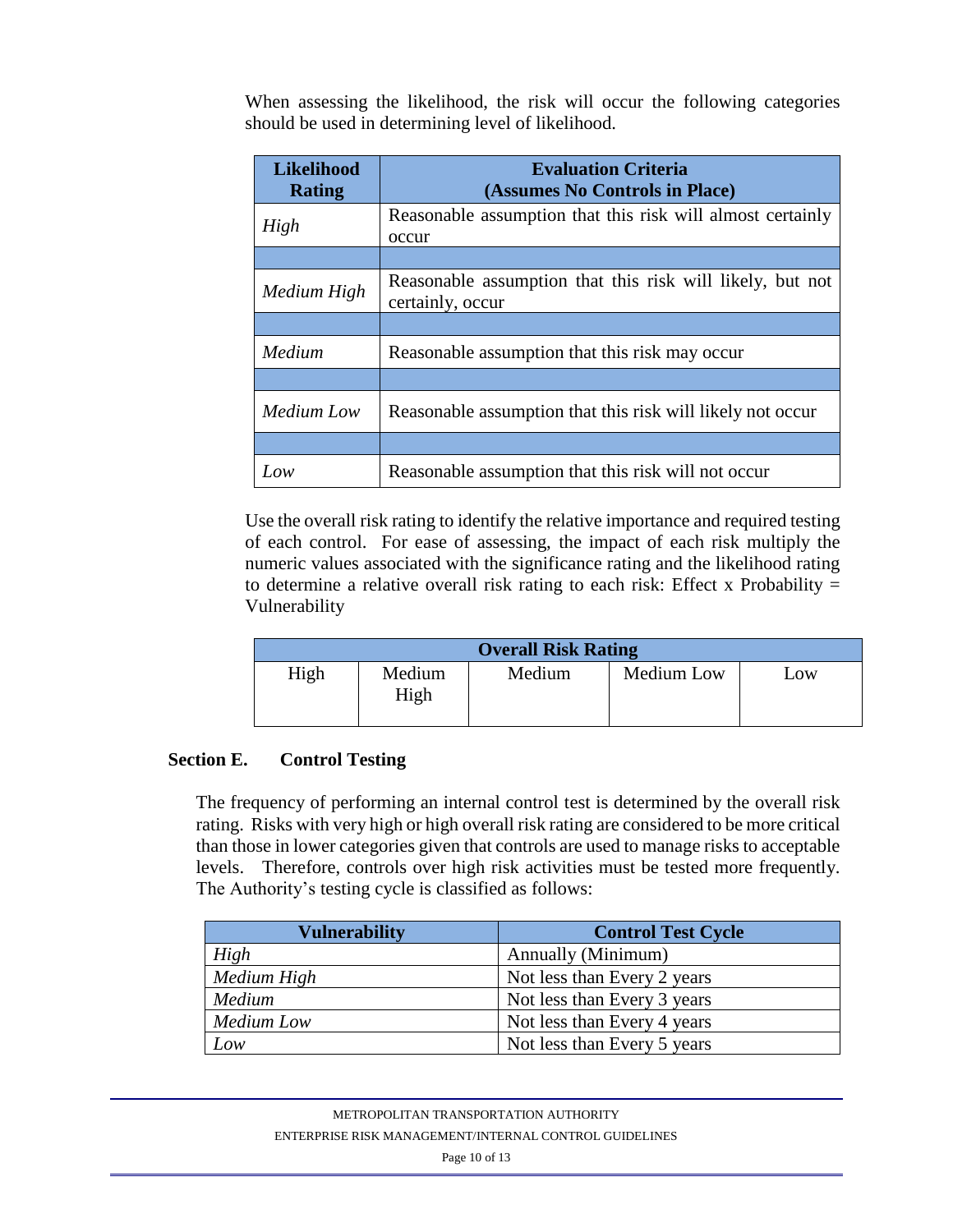Each Business Process Owner along with Risk Manager is responsible for creating test instructions. Test instructions should contain at a minimum the standard which will be used to judge the control, the methods which will be utilized to test the control, the sample size and test period. In addition, the test instructions should include criteria for what constitutes passing versus failing of any given test.

Business Process Owners must maintain records, both electronic and paper, for each test. The records must include when the test was performed, by whom, what was tested, how it was done, scope (period of time covered), number of records reviewed, personnel involved, personnel interviewed, actions observed, errors found, conclusions and corrective action plans to be implemented. Records must be maintained at a minimum through at least one internal control review cycle (1-5 years) or as required by Authority's records retention policy.

The Committee shall establish standards for testing for the ERM business processes.

The Business Process Owners must provide proof of testing, including copies of all testing records at the request of the MTA Corporate Compliance, MTA Audit Services, or the MTA Inspector General Office. Failure to provide testing documentation must be reported to the Chief Compliance Officer and the Agency President.

#### **Section F. Internal Control Review and Assessment**

The Authority shall conduct an annual Internal Control Review and Assessment ("ICRA") which is an examination and evaluation of the Authority's system of internal controls to ascertain whether adequate controls exist to:

- $\triangleright$  Encourage adherence to Authority's policies and procedures
- ➢ Promote operational efficiency and effectiveness
- ➢ Safeguard assets
- ➢ Create and maintain a safe environment for employees and customers
- $\triangleright$  Ensure reliability of accounting data

The results of the ICRA, at a minimum, reaffirms that there is reasonable assurance that controls are functioning as intended.

Based upon the result of the ICRA, the Authority's shall complete, as part of its Annual Report, an annual assessment of the effectiveness of internal control structures and procedures. The assessment is a written statement from the MTA Chief Compliance Officer setting forth the Authority has conducted a formal, documented process to assess the effectiveness of its internal control structure and procedures, and indicating whether the internal controls are adequate.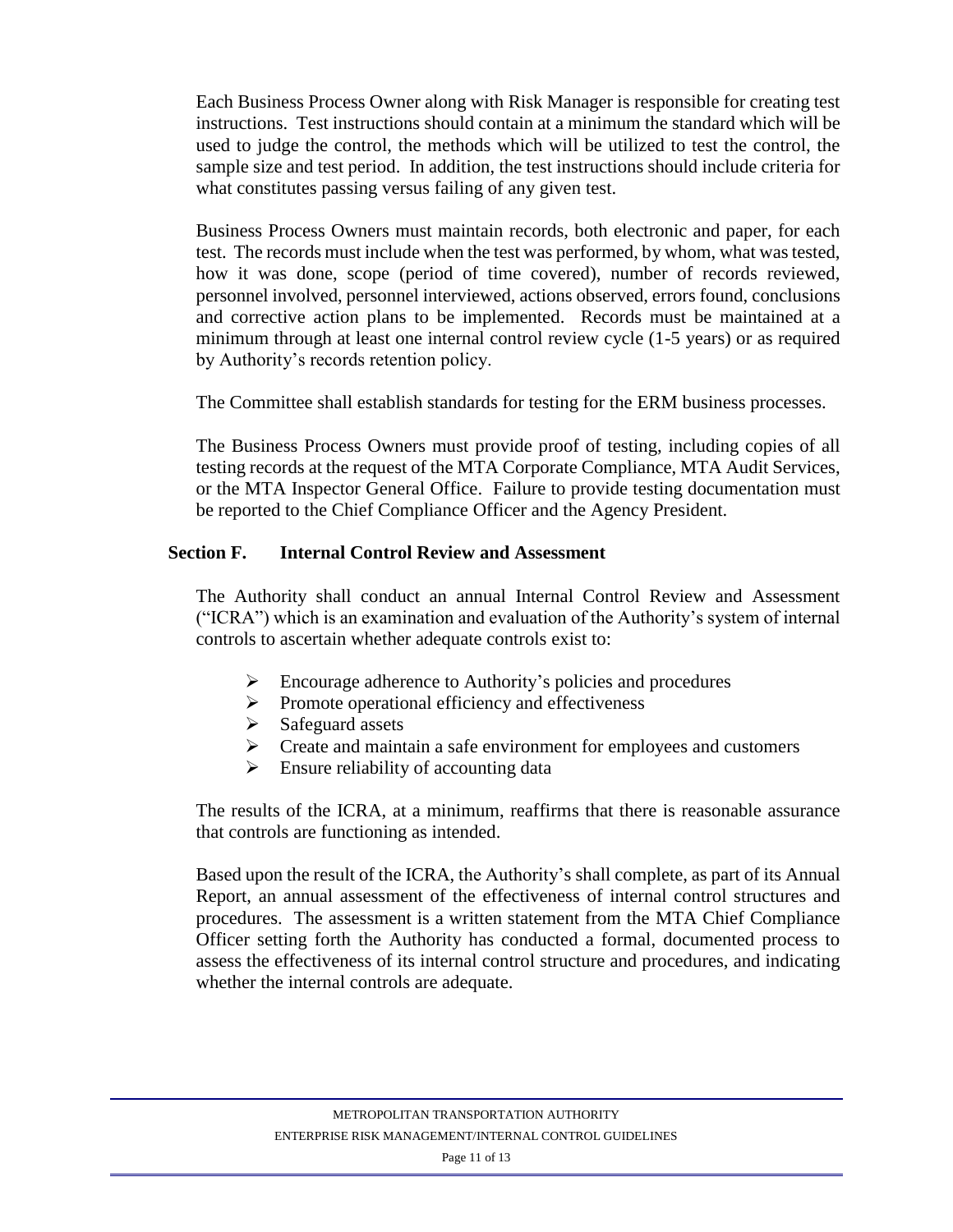# **Section G. Certification and Summary Reports**

The Chairman/Chief Executive Officer on behalf of the Authority shall complete a signed certification and summary report that the Authority's internal control program is compliant with the Act. In support of this certification, each Agency President shall also sign a certification and summary report that their Agency is compliant with the Act.

### **Section H. Corrective Action Plans**

If any control should fail the Control Testing or ICRA process, described in Section D and E above, a corrective action plan must be initiated. The corrective action plans will at a minimum list the severity of the issue as either:

- ➢ Material Weakness
- $\triangleright$  Significant Deficiency
- ➢ Deficiency
- ➢ Documentation Only

This corrective action plan shall also include:

- $\triangleright$  Actions to be undertaken
- ➢ Persons responsible for those actions
- ➢ Resources required to complete the corrective action
- $\triangleright$  Date corrective actions were completed or date by which they are expected to be achieved

### **Article V. Generally Applicable Managerial Policies and Standards**

The Chairman/Chief Executive Officer of the Authority, together with Agency Presidents shall prepare and disseminate annually a statement emphasizing the tone at the top, the importance of effective internal controls and the responsibility of each officer and employee for effective internal controls. This statement should list the name and contact number of the Risk Officer assigned to their respective Agency and any other individuals who can be contacted for further information on internal controls.

Managerial policies and procedures for the performance of specific functions shall be articulated in administrative manuals, employee handbooks, job descriptions and applicable policy and procedure manuals. While it is not necessary for all employees to possess all manuals, employees should be provided with, or have access to, applicable policies and procedures for their position.

Each Agency shall establish procedures for policy lifecycle management, including but not limited to the creation, approval, maintenance, storage, monitoring and review of Agency specific policies and procedures. MTA Corporate Compliance shall establish procedures for all agency policy lifecycle management, including but not limited to the creation,